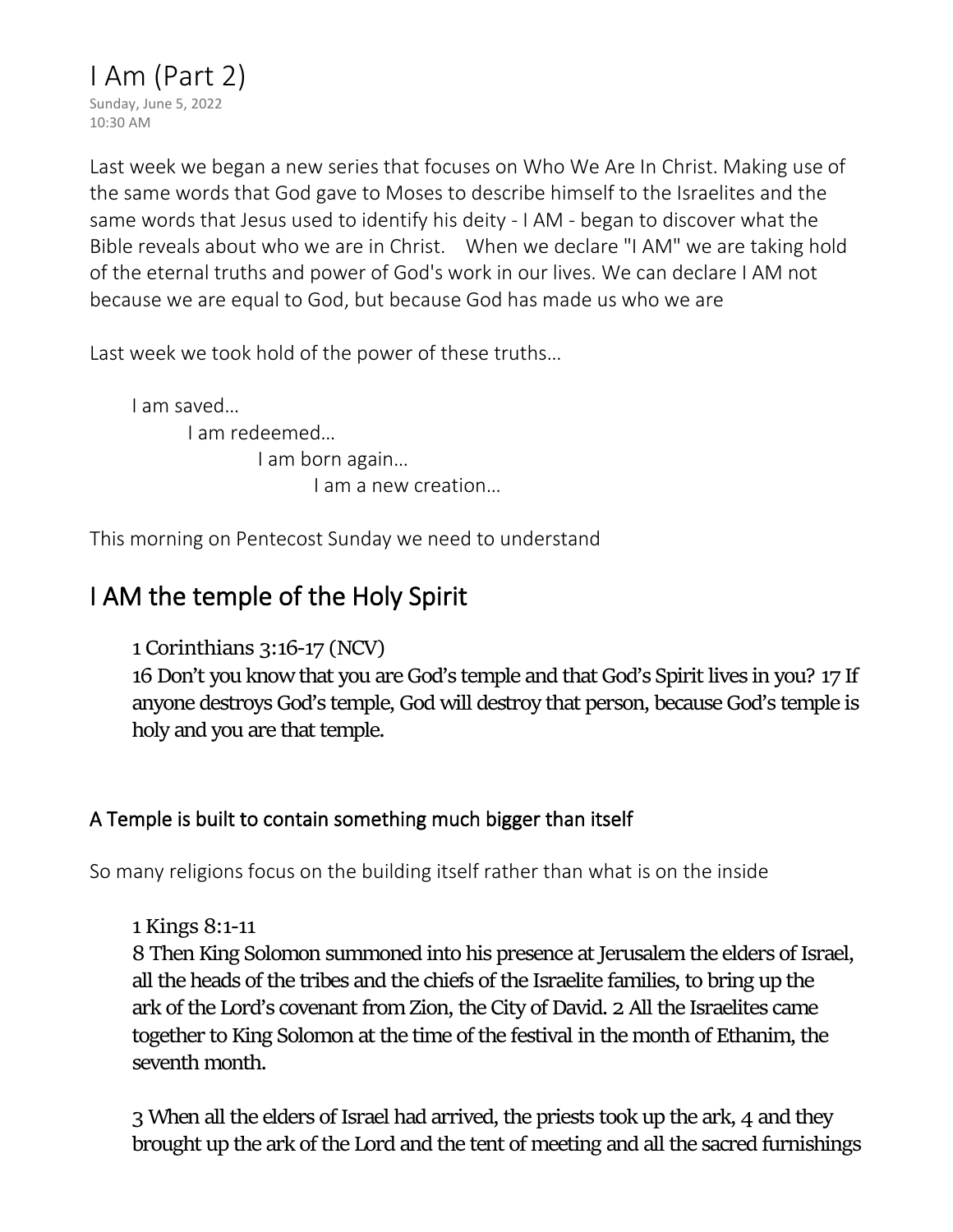in it. The priests and Levites carried them up, **5** and King Solomon and the entire assembly of Israel that had gathered about him were before the ark, sacrificing so many sheep and cattle that they could not be recorded or counted.

**6** The priests then brought the ark of the Lord's covenant to its place in the inner sanctuary of the temple, the Most Holy Place, and put it beneath the wings of the cherubim. **7** The cherubim spread their wings over the place of the ark and overshadowed the ark and its carrying poles. **8** These poles were so long that their ends could be seen from the Holy Place in front of the inner sanctuary, but not from outside the Holy Place; and they are still there today. **9** There was nothing in the ark except the two stone tablets that Moses had placed in it at Horeb, where the Lord made a covenant with the Israelites after they came out of Egypt.

**10** When the priests withdrew from the Holy Place, the cloud filled the temple of the Lord. **11** And the priests could not perform their service because of the cloud, for the glory of the Lord filled his temple.

It took Solomon 7 1/2 years to hold the temple not counting all the years of preparation prior to the start of construction by himself as well as his father before him.

It was a magnificently beautiful structure

But what was more impressive was the glory of God that filled out hat temple on that day of dedication

Solomon new it wasn't the temple that made God great but the greatness of God that made the temple great

There is an even more glorious temple built by the hands of God - YOU!!

**1 Kings 8:27 27** "But will God really dwell on earth? (IN ME?) The heavens, even the highest heaven, cannot contain you. How much less this temple I have built!

The answer to that question is YES… You are THE TEMPLE OF THE HOLY SPIRIT

**Psalm 26:8 8** Lord, I love the house where you live, the place where your glory dwells.

That place is you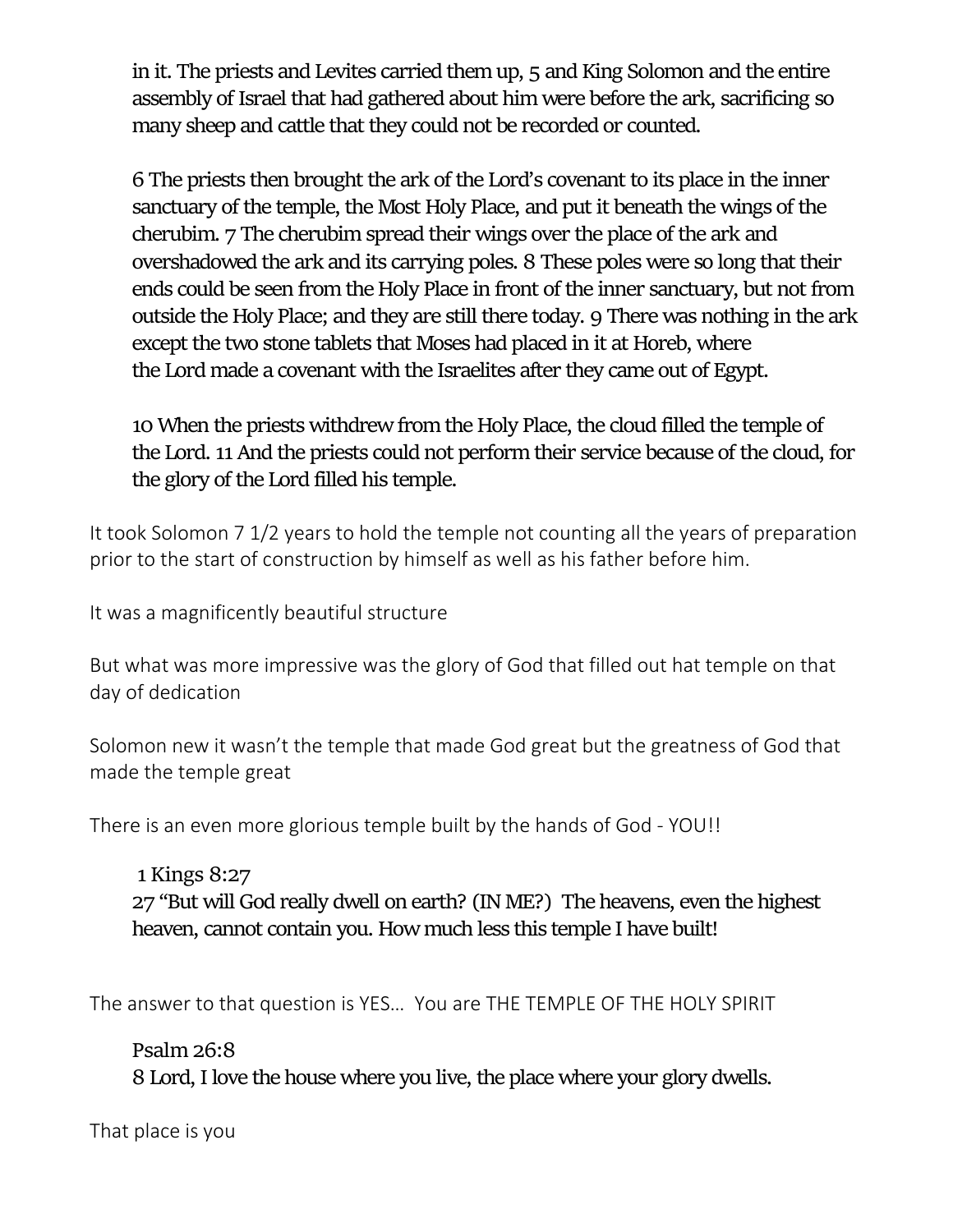## A Temple can be used for purposes that it was not intended for

When Paul tells them that they are God's Temple, he also gives them a warning that reminded them that God's temple was holy and that we need to be careful what we do with God's temple. It has been created for the purposes of God, but just like the Temple that Solomon built; what was intended for the glory of God can be conscripted for unholy purposes.

## Chrissy's Story

Paul's warning to the Corinthians must have brought up images of the Temple in Jerusalem, which on more than one occasion, through the reign of wicked kings, had been given over to purposes for which it was not intended

## **2 Chronicles 29:1-9**

**29** Hezekiah was twenty-five years old when he became king, and he reigned in Jerusalem twenty-nine years. His mother's name was Abijah daughter of Zechariah. **2** He did what was right in the eyes of the Lord, just as his father David had done.

**3** In the first month of the first year of his reign, he opened the doors of the temple of the Lord and repaired them. **4** He brought in the priests and the Levites, assembled them in the square on the east side **5** and said: "Listen to me, Levites! Consecrate yourselves now and consecrate the temple of the Lord, the God of your ancestors. Remove all defilement from the sanctuary. **6** Our parents were unfaithful; they did evil in the eyes of the Lord our God and forsook him. They turned their faces away from the Lord's dwelling place and turned their backs on him. **7** They also shut the doors of the portico and put out the lamps. They did not burn incense or present any burnt offerings at the sanctuary to the God of Israel. **8** Therefore, the anger of the Lord has fallen on Judah and Jerusalem; he has made them an object of dread and horror and scorn, as you can see with your own eyes. **9** This is why our fathers have fallen by the sword and why our sons and daughters and our wives are in captivity.

## **2 Chronicles 34:11-8, 14-15, 19-21**

**34** Josiah was eight years old when he became king, and he reigned in Jerusalem thirty-one years. **2** He did what was right in the eyes of the Lord and followed the ways of his father David, not turning aside to the right or to the left.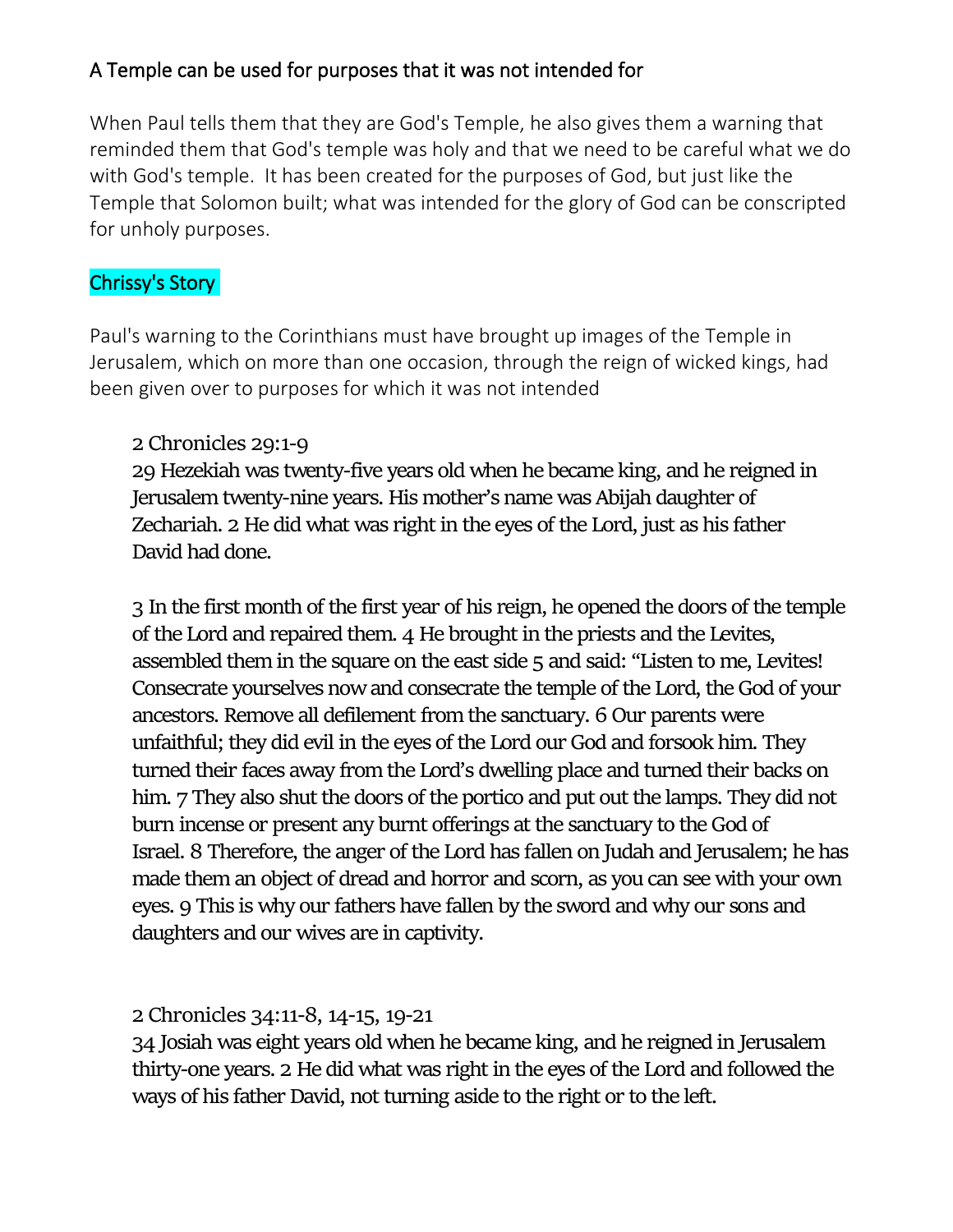**3** In the eighth year of his reign, while he was still young, he began to seek the God of his father David. In his twelfth year he began to purge Judah and Jerusalem of high places, Asherah poles and idols. **4** Under his direction the altars of the Baals were torn down; he cut to pieces the incense altars that were above them, and smashed the Asherah poles and the idols. These he broke to pieces and scattered over the graves of those who had sacrificed to them. **5** He burned the bones of the priests on their altars, and so he purged Judah and Jerusalem. **6** In the towns of Manasseh, Ephraim and Simeon, as far as Naphtali, and in the ruins around them, **7** he tore down the altars and the Asherah poles and crushed the idols to powder and cut to pieces all the incense altars throughout Israel. Then he went back to Jerusalem.

**8** In the eighteenth year of Josiah's reign, to purify the land and the temple, he sent Shaphan son of Azaliah and Maaseiah the ruler of the city, with Joah son of Joahaz, the recorder, to repair the temple of the Lord his God.

**14** While they were bringing out the money that had been taken into the temple of the Lord, Hilkiah the priest found the Book of the Law of the Lord that had been given through Moses. **15** Hilkiah said to Shaphan the secretary, "I have found the Book of the Law in the temple of the Lord." He gave it to Shaphan.

**19** When the king heard the words of the Law, he tore his robes. **20** He gave these orders to Hilkiah, Ahikam son of Shaphan, Abdon son of Micah, Shaphan the secretary and Asaiah the king's attendant: **21** "Go and inquire of the Lord for me and for the remnant in Israel and Judah about what is written in this book that has been found. Great is the Lord's anger that is poured out on us because those who have gone before us have not kept the word of the Lord; they have not acted in accordance with all that is written in this book."

#### A Temple can be cleansed, renewed and restored

**2 Chronicles 29:10-11, 15-19; 35-36 (Hezekiah)** 

**10** Now I intend to make a covenant with the Lord, the God of Israel, so that his fierce anger will turn away from us. **11** My sons, do not be negligent now, for the Lord has chosen you to stand before him and serve him, to minister before him and to burn incense."

**15** When they had assembled their fellow Levites and consecrated themselves, they went in to purify the temple of the Lord, as the king had ordered, following the word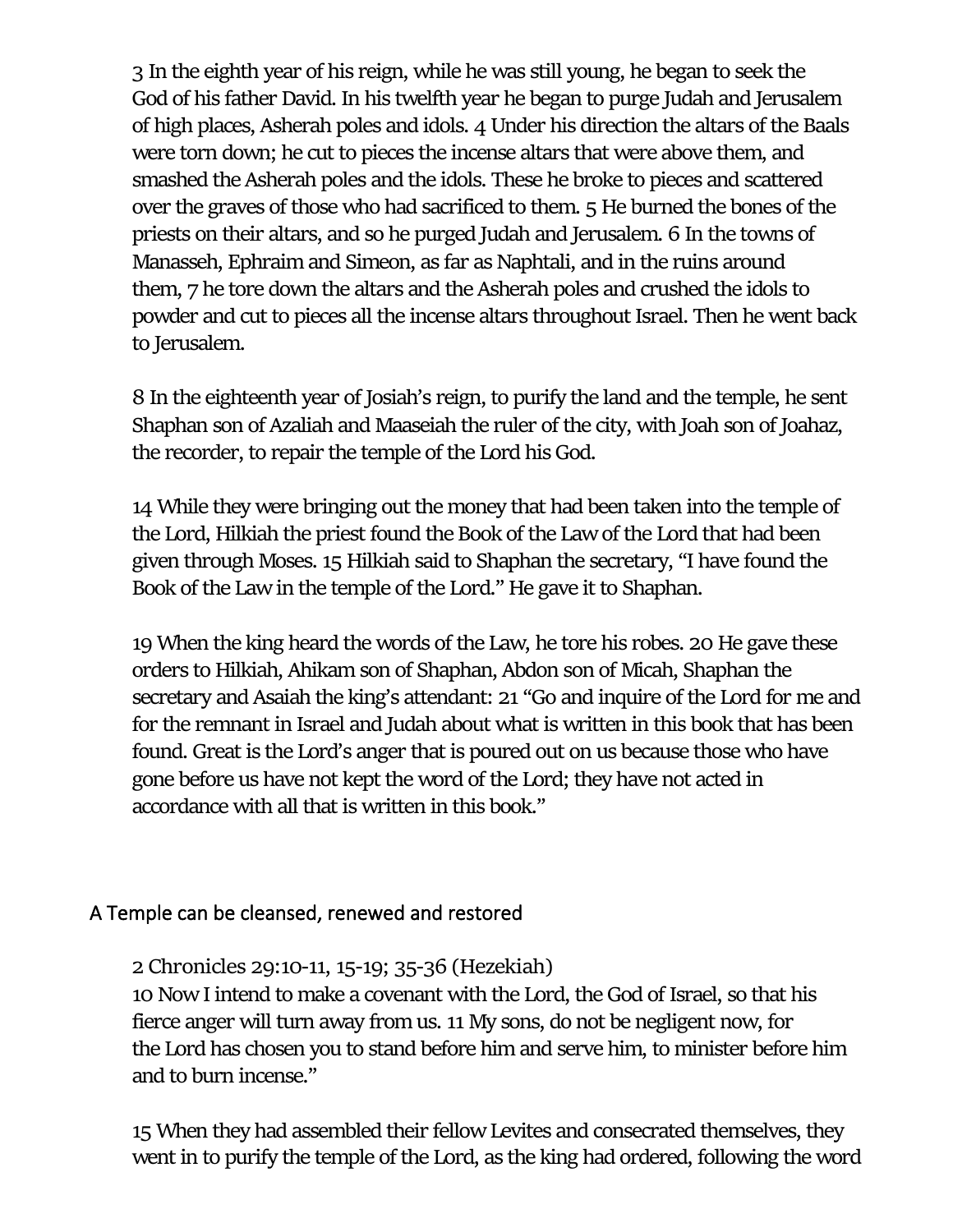of the Lord. **16** The priests went into the sanctuary of the Lord to purify it. They brought out to the courtyard of the Lord's temple everything unclean that they found in the temple of the Lord. The Levites took it and carried it out to the Kidron Valley. **17** They began the consecration on the first day of the first month, and by the eighth day of the month they reached the portico of the Lord. For eight more days they consecrated the temple of the Lord itself, finishing on the sixteenth day of the first month.

**18** Then they went in to King Hezekiah and reported: "We have purified the entire temple of the Lord, the altar of burnt offering with all its utensils, and the table for setting out the consecrated bread, with all its articles. **19** We have prepared and consecrated all the articles that King Ahaz removed in his unfaithfulness while he was king. They are now in front of the Lord's altar."

So the service of the temple of the Lord was reestablished. **36** Hezekiah and all the people rejoiced at what God had brought about for his people, because it was done so quickly.

#### **2 Chronicles 34:9-11, 12, 29-33 (Josiah)**

**9** They went to Hilkiah the high priest and gave him the money that had been brought into the temple of God, which the Levites who were the gatekeepers had collected from the people of Manasseh, Ephraim and the entire remnant of Israel and from all the people of Judah and Benjamin and the inhabitants of Jerusalem. **10** Then they entrusted it to the men appointed to supervise the work on the Lord's temple. These men paid the workers who repaired and restored the temple. **11** They also gave money to the carpenters and builders to purchase dressed stone, and timber for joists and beams for the buildings that the kings of Judah had allowed to fall into ruin.

**12** The workers labored faithfully.

**29** Then the king called together all the elders of Judah and Jerusalem. **30** He went up to the temple of the Lord with the people of Judah, the inhabitants of Jerusalem, the priests and the Levites—all the people from the least to the greatest. He read in their hearing all the words of the Book of the Covenant, which had been found in the temple of the Lord. **31** The king stood by his pillar and renewed the covenant in the presence of the Lord—to follow the Lord and keep his commands, statutes and decrees with all his heart and all his soul, and to obey the words of the covenant written in this book.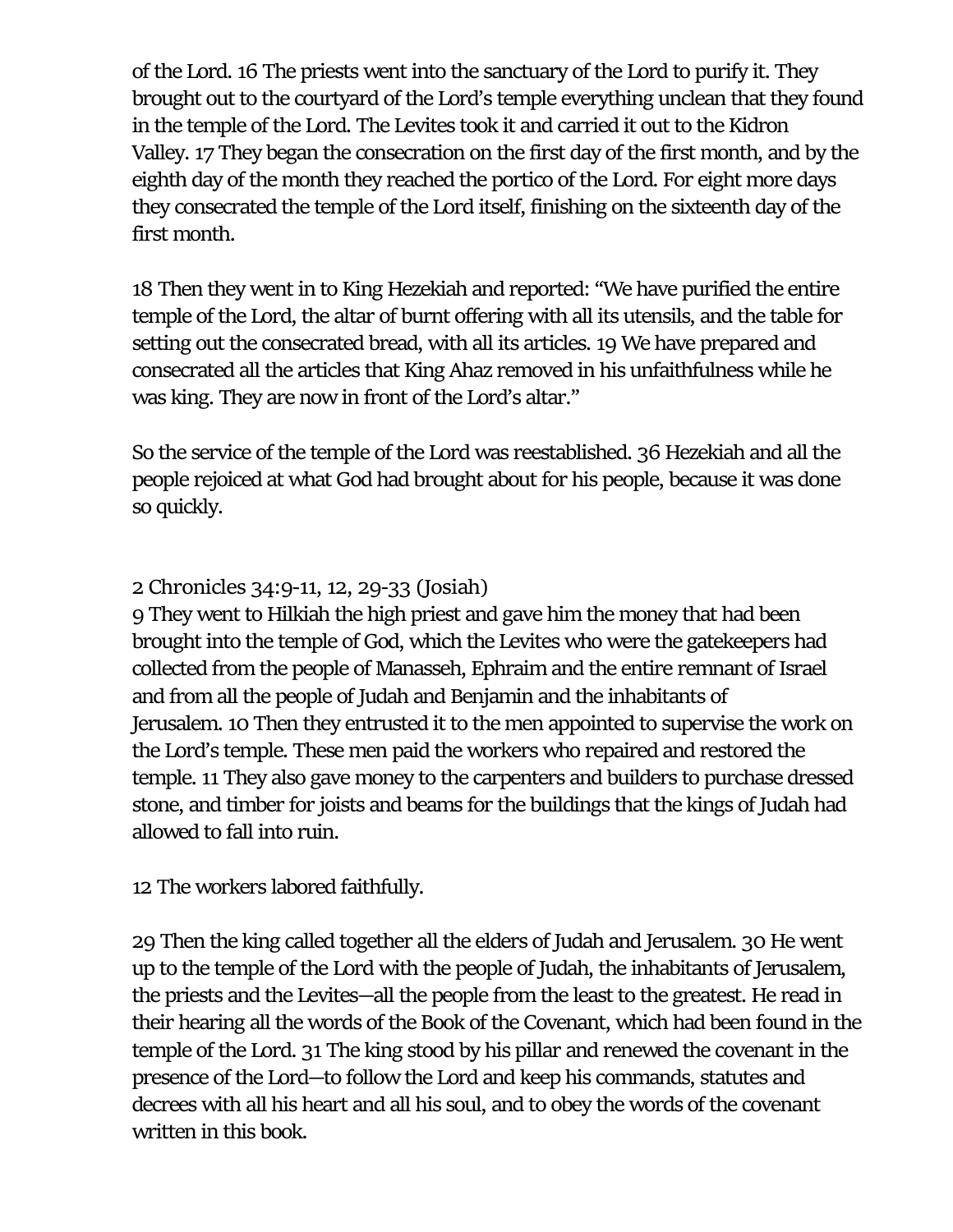**32** Then he had everyone in Jerusalem and Benjamin pledge themselves to it; the people of Jerusalem did this in accordance with the covenant of God, the God of their ancestors.

**33** Josiah removed all the detestable idols from all the territory belonging to the Israelites, and he had all who were present in Israel serve the Lord their God. As long as he lived, they did not fail to follow the Lord, the God of their ancestors.

## *TESTIMONY OF RESTORATION*

*5 years ago this month [pride month], I came out to my family and publicly as a lesbian. I was convinced. Set in my ways that I was born that way and that no one or nothing could ever change that.* 

*But God. He moved and molded my heart into a sculpture of His grace. Forgiveness.*  Love. Compassion. Understanding. He used people in my life at that time in the *summer of 2016 to show me what He wanted for me, and that what I wanted for myself was leading nowhere good and was not the same.* 

*If wasn't my sexuality that was my destruction. It was my sin. It was my heart posture. It was my choices in my struggles and temptations. It was my lust. My pride. My feelings as Truth instead of His Word as Truth. I was lost. I was confused. I was mad. I wanted sorrow not healing. I wanted pleasure because I was simply in pain.* 

*I* was insecure. *I believed I deserved nothing yet wanted everything but was looking in the wrong places. All of them.* 

*But God. He picked me up and listened. And while He listened He healed me. He saved me. And He delivered me. He was always running after me.* 

*Today I live a life that strives to please God and not man. I no longer identify as a lesbian and desire a husband and children. My purpose is to please the spirit and not the flesh. To see the eternal Kingdom plan instead of my own, broken and worldly one. I live dying to my flesh daily. A struggle that I will probably always have. It is not easy. But it is the best decision I ever made so I continue to lean on my father.* 

*He wants you free. He wants you at peace. Pride is the starting root of self destruction. Praise God for His new mercies daily and His deliverance. I serve a God of true love and true forgiveness. Thank you Jesus. He did it for me. He can do it for you. He wants to witness your birth again. Into His arms.*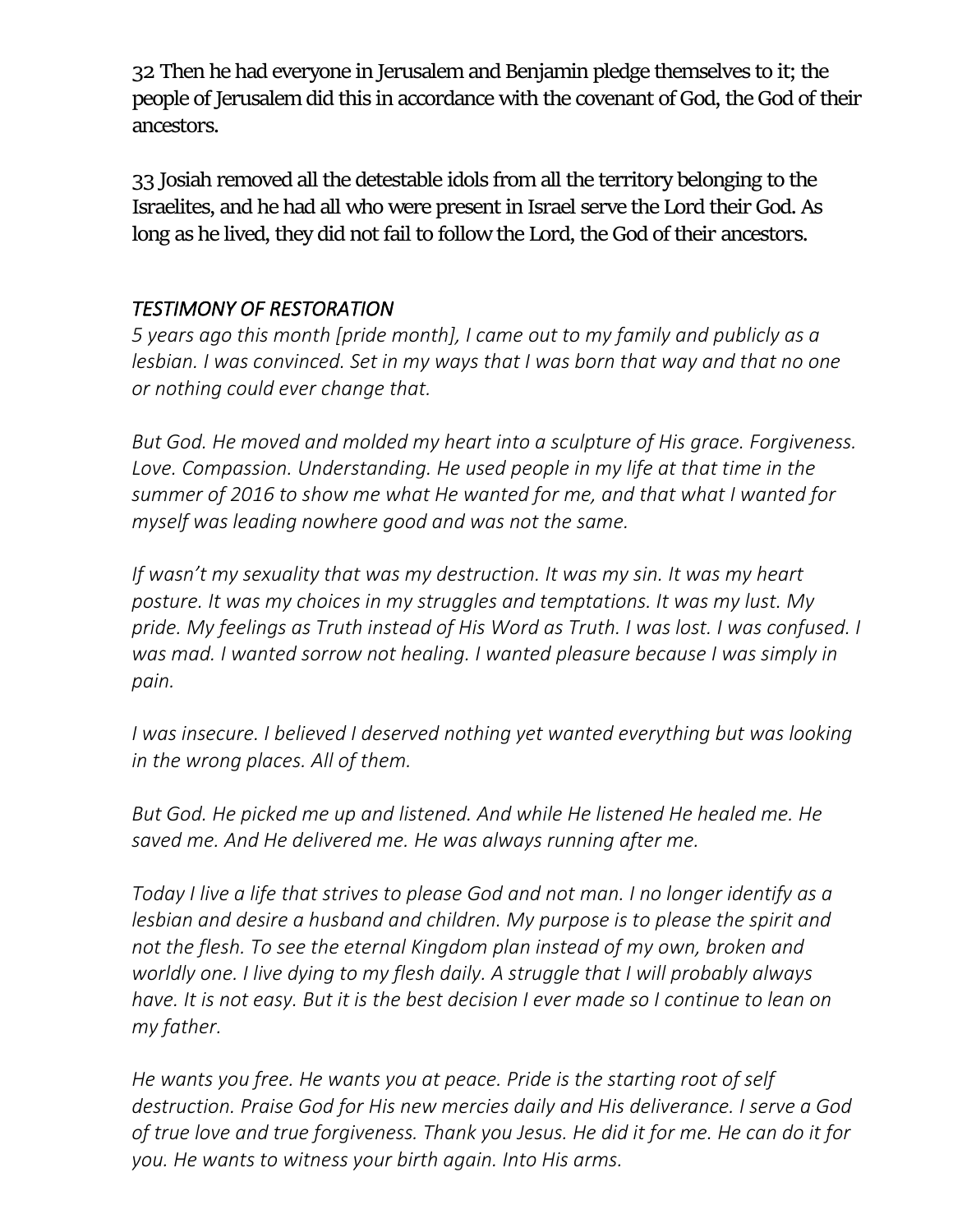

#### The Temple was meant to be filled with the presence of God

#### **Acts 1:4-5**

**4** On one occasion, while he was eating with them, he gave them this command: "Do not leave Jerusalem, but wait for the gift my Father promised, which you have heard me speak about. **5** For John baptized with water, but in a few days you will be baptized with the Holy Spirit."

#### **Acts 2:1-4**

**2** When the day of Pentecost came, they were all together in one place. **2** Suddenly a sound like the blowing of a violent wind came from heaven and filled the whole house where they were sitting. **3** They saw what seemed to be tongues of fire that separated and came to rest on each of them. **4** All of them were filled with the Holy Spirit and began to speak in other tongues as the Spirit enabled them.

**Ephesians 5:18** (Paul echoed the very words that Ananias spoke to him after he had been blinded on the road to Damascus)

**18** Do not get drunk on wine, which leads to debauchery. Instead, **be filled with the Spirit**,

**Acts 19:1-6** (It was so important that it was one of the first questions asked of new believers)

**19** While Apollos was at Corinth, Paul took the road through the interior and arrived at Ephesus. There he found some disciples **2** and asked them, **"Did you receive the Holy Spirit when you believed?"**

They answered, "No, we have not even heard that there is a Holy Spirit."

**3** So Paul asked, "Then what baptism did you receive?" "John's baptism," they replied.

**4** Paul said, "John's baptism was a baptism of repentance. He told the people to believe in the one coming after him, that is, in Jesus." **5** On hearing this, they were baptized in the name of the Lord Jesus. **6** When Paul placed his hands on them, the Holy Spirit came on them, and they spoke in tongues and prophesied.

But in order to be filled, there must be a desire to be filled… God is not going to force Himself upon you, he is waiting for you to ask.